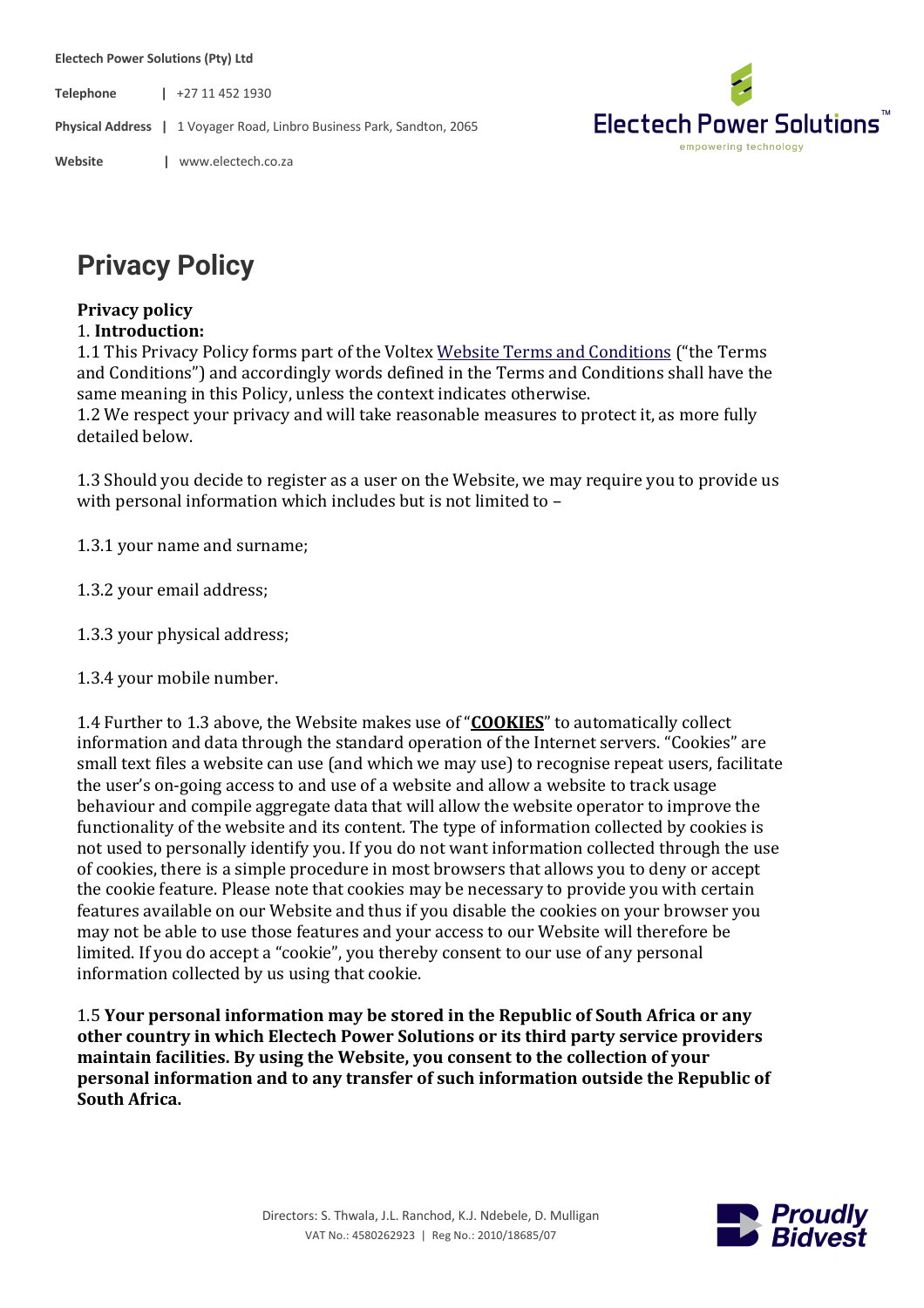

1.6 Should your personal information change, please inform us and provide us with updates to vour personal information as soon as reasonably possible so as to ensure the accuracy of the information in our possession. **Electech Power Solutions shall not be liable for any inaccuracies in the information should you fail to update your personal information when necessary.**

1.7 Subject to 1.8 below, we will not, without your express consent:

1.7.1 use your personal information for any purpose other than as set out below:

1.7.1.1 in relation to the ordering, sale and delivery of Goods;

1.7.1.2 to contact you regarding current or new Goods or services or any other goods offered by us or any of our divisions and/or partners (unless you have opted out from receiving marketing material from us);

1.7.1.3 to inform you of new features, special offers and promotional competitions offered by us or any of our divisions and/or partners (unless you have opted out from receiving marketing material from us); and

1.7.1.4 to improve your experience on our Website by, inter alia, monitoring statistical nonpersonal browsing habits, and to transact with us;

1.7.2 disclose your personal information to any third party other than as set out below:

1.7.2.1 to our employees and/or third party service providers who assist us to interact with you via our Website, email or any other method, for the ordering of Goods or when delivering Goods to you, and thus need to know your personal information in order to assist us to communicate with you properly and efficiently;

1.7.2.2 to our divisions and/or partners (including their employees and/or third party service providers) in order for them to interact directly with you via email or any other method for purposes of sending you marketing material regarding any current or new goods or services, new features, special offers or promotional items offered by them (unless you have opted out from receiving marketing material from us);

1.7.2.3 to our suppliers in order for them to liaise directly with you in the event of you submitting a warranty claim regarding any Goods you have purchased which requires their involvement.

1.8 We are entitled to use or disclose your personal information if such use or disclosure is required in order to:

1.8.1 comply with any applicable law, order of court or legal process served on us, or

1.8.2 to protect and defend our rights or property;

1.8.3 to protect against or prevent actual or potential fraud or unauthorised transactions; or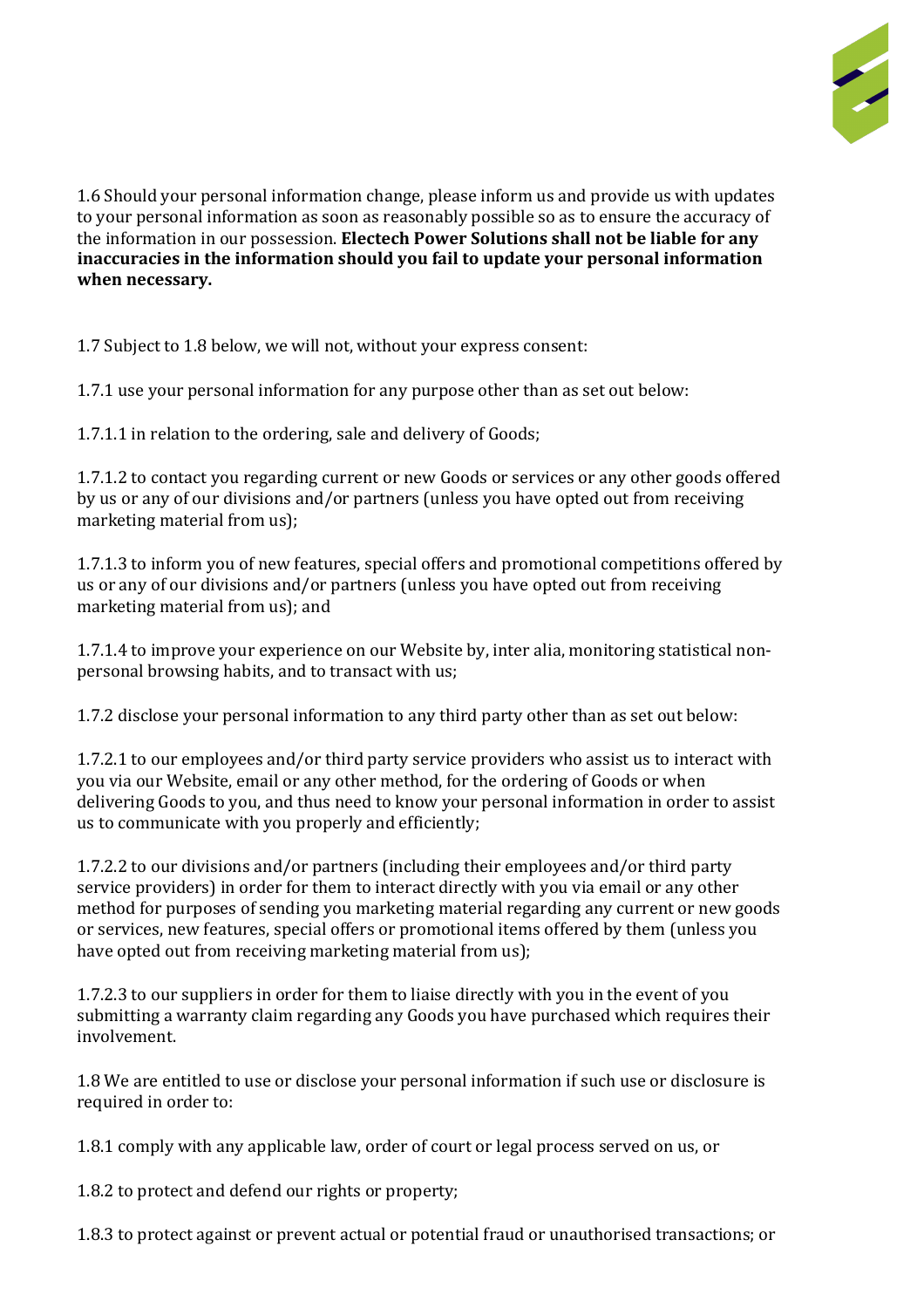

1.8.4 investigate fraud which has already occurred.

1.9 We will ensure that all of our employees, third party service providers, divisions and partners (including their employees and third party service providers) having access to your personal information are bound by appropriate and legally binding confidentiality and nonuse obligations in relation to your personal information.

 $1.10$  We will  $-$ 

1.10.1 treat your personal information as strictly confidential;

1.10.2 take appropriate technical and organisational measures to ensure that your personal information is kept secure and is protected against unauthorised or unlawful processing, accidental loss, destruction or damage, alteration, disclosure or access;

1.10.3 provide you with access to your personal information to view and/or update personal details;

1.10.4 promptly notify you if we become aware of any unauthorised use, disclosure or processing of your personal information;

1.10.5 provide you with reasonable evidence of our compliance with our obligations under this policy on reasonable notice and request; and

1.10.6 upon your request, promptly return or destroy any and all of your personal information in our possession or control, unless we are compelled by law to retain certain information.

1.11 We will not retain your personal information longer than the period for which it was originally needed, unless we are required by law to do so, or you consent to us retaining such information for a longer period.

1.12 **Electech Power Solutions undertakes never to sell or make your personal information available to any third party other than as provided for in this policy, unless we are compelled to do so by law. In particular, in the event of a fraudulent online payment, Electech Power Solutions reserves the right to disclose relevant personal information for criminal investigation purposes or in line with any other legal obligation for disclosure of the personal information which may be required of it.**

1.13 **Whilst we will do all things reasonably necessary to protect your rights of privacy, we cannot guarantee or accept any liability whatsoever for unauthorised or unlawful disclosures of your personal information, whilst in our possession, made by third parties who are not subject to our control, unless such disclosure is as a result of our gross negligence.**

1.14 **If you disclose your personal information to a third party, such as an entity which operates a website linked to this Website or anyone other than Electech Power Solutions, ELECTECH POWER SOLUTIONS SHALL NOT BE LIABLE FOR ANY LOSS OR**